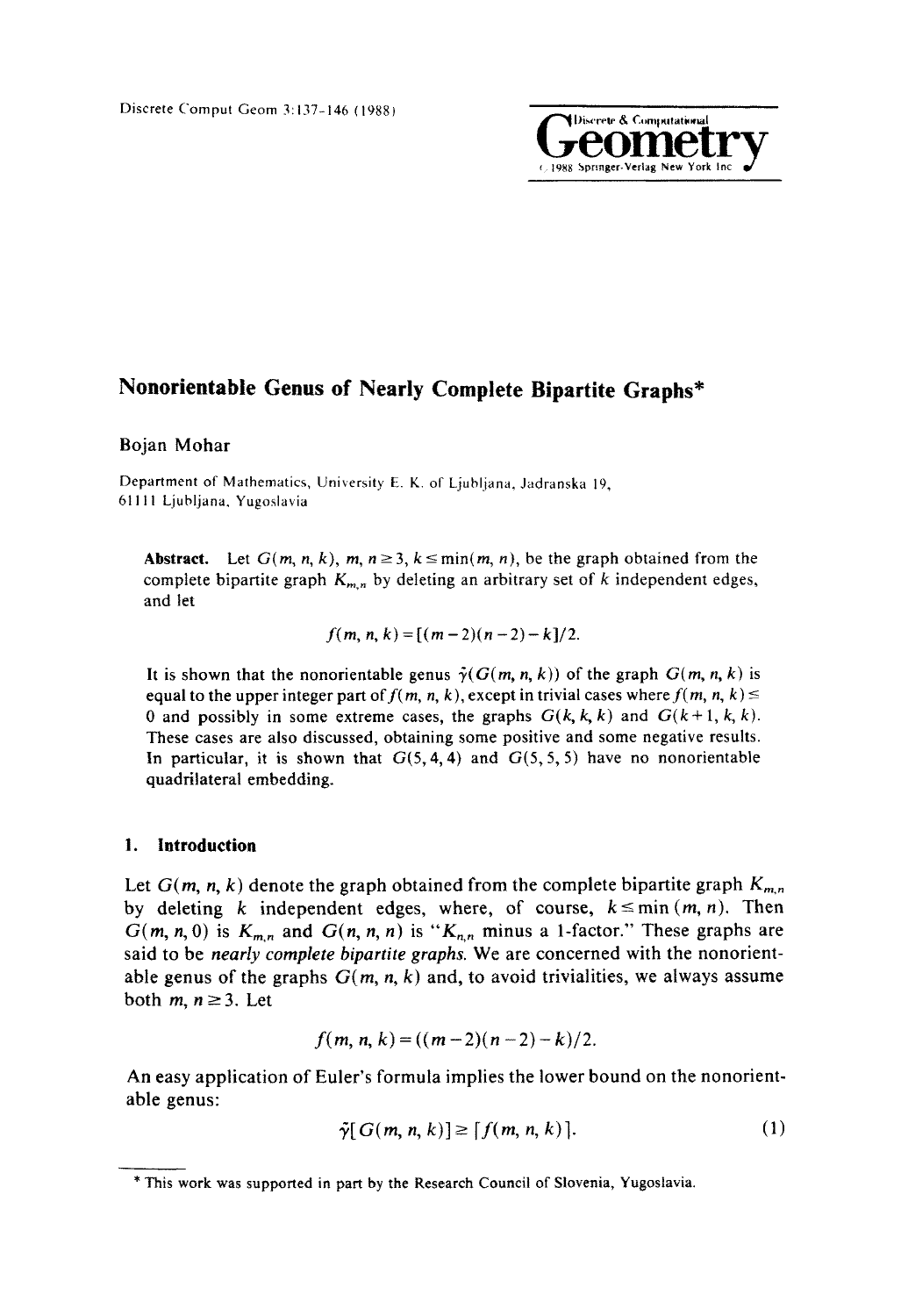It will be shown that equality holds in (1) in almost all cases, except in the trivial cases where  $f(m, n, k) \le 0$  (in this case the nonorientable genus is equal to 1) and possibly in some exceptional cases, the graphs  $G(k+1, k, k)$  and  $G(k, k, k)$ . Equality in (1) will be proved also for graphs *G(4k, 4k, 4k)* (see Section 3, Theorem 2 and Proposition 1),  $k>1$ . For  $G(5, 4, 4)$  and  $G(5, 5, 5)$  it is shown in Section 5 that in (1) strict inequality holds, i.e.,

$$
\tilde{\gamma}[G(5, 4, 4)] = 2
$$
 and  $\tilde{\gamma}[G(5, 5, 5)] = 3$ .

Besides these interesting nonexistence results, the main result of this paper is:

**Theorem 1.** Let m,  $n \geq 3$ ,  $k \leq \min(m, n)$  and suppose that the triple  $(m, n, k)$  does *not fall into any of the following cases:*  $(k+1, k, k)$ ,  $(k, k+1, k)$  with k even, or *( k, k, k) with k arbitrary. Then* 

$$
\tilde{\gamma}[G(m, n, k)] = \max\{[f(m, n, k)], 1\}.
$$

Only some special cases of Theorem 1 were known before. Ringel [6] determined  $\tilde{\gamma}(G(m, n, 0)) = \tilde{\gamma}(K_{m,n})$ , and Bouchet [2] constructed nonorientable genus embeddings of  $K_{m,n}$  by using surgery methods very similar to ours. Our paper continues the work of Mohar *et al.* [5] where the (orientable) genus of all nearly complete bipartite graphs  $G(m, n, k)$  is determined. On the other hand, genus embeddings of some more "general" bipartite graphs with many edges can also be obtained using similar methods as in this paper.

For additional background on genus and embeddings of graphs, we refer to [1], [7], and [8].

## **2. Surgical Techniques**

We consider only connected spanning subgraphs of simple complete bipartite graphs. We regard the first (or *left)* half of the bipartition as *black* vertices, and the second (or *right)* half as *white* vertices. A vertex is *saturated* if it is adjacent to all vertices of the opposite color; otherwise it is *unsaturated.* For example,  $G(6, 4, 4)$  has six black vertices (of which two are saturated) and four unsaturated white vertices. All embeddings of graphs will be cellular embeddings in closed surfaces. Usually the embeddings will be quadrilateral, that is every face (or "2-celr') will be a 4-gon. The consecutive neighbors of a given vertex relative to an embedding will be the (cyclic) list of all neighbors as they are encountered when one traverses clockwise (or counterclockwise) a small circle, around the given vertex, on the surface. For quadrilateral embeddings, two neighbors of a vertex  $v$  will be consecutive exactly when they lie in a common quadrilateral containing v.

If we switch the two colors, we obtain an isomorphism of  $G(m, n, k)$  with *G(n, m, k).* Therefore we need only prove any results for one case; the other case will then follow *by duality.*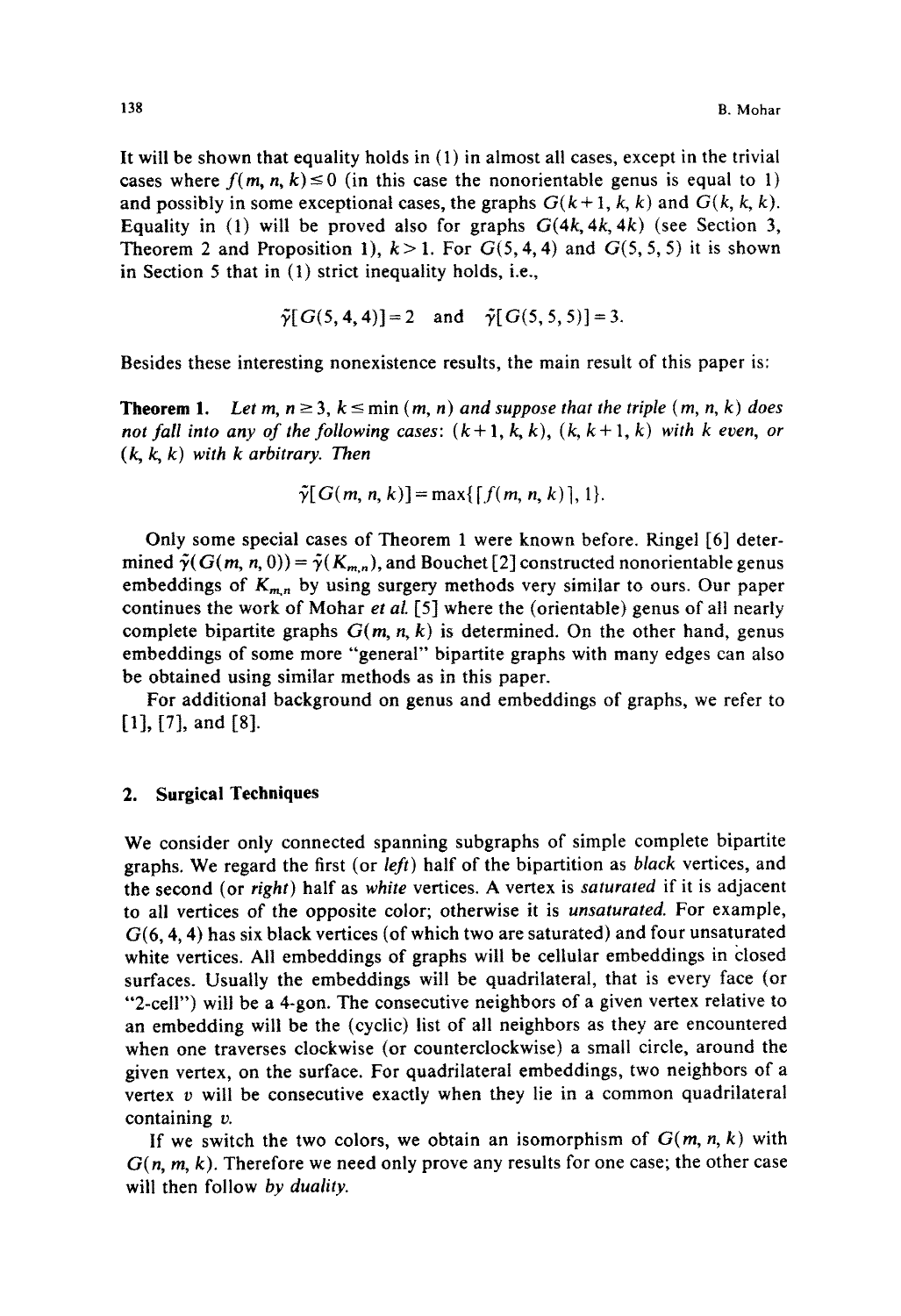Nonorientable Genus of Nearly Complete Bipartite Graphs 139



We shall use two surgical lemmas for constructing quadrilateral embeddings. The first is a special application of a surgery method used previously by Bouchet [2], by Magajna *et al.* [4], and described in the same way as here by Mohar *et al.* [5]. Although definable in greater generality, the method will be stated as it applies to quadrilateral embeddings only, since we need only this special case.

Suppose that  $X = G(m, n_1, k_1)$  and  $Y = G(m, n_2, k_2)$  have quadrilateral embeddings in surfaces S, T and have saturated white vertices x of X and y of Y (so, in particular, we must have  $k_1 < n_1$  and  $k_2 < n_2$ ) with the properties that their consecutive neighbors may be labeled as  $x_1, \ldots, x_m$  and  $y_1, \ldots, y_m$  (respectively) such that for  $i = 1, ..., m$ , it is always the case that at least one of  $x_i, y_i$ is saturated. If we introduce auxiliary edges  $x_i x_{i+1}$  and  $y_i y_{i+1}$  ( $i = 1, ..., m$  and subscripts reduced mod  $m$ ), we triangulate all the quadrilaterals containing x and  $y$  (see Fig. 1). If we then excise the disks containing  $x$  and  $y$  and bounded by the cycles  $x_1x_2 \cdots x_mx_1$  and  $y_1y_2 \cdots y_my_j$  (respectively), and then sew the surfaces together along these boundaries so as to identify  $x_i$  with  $y_i$  and  $x_i x_{i+1}$ with  $y_i y_{i+1}$  ( $i = 1, ..., m$  and subscripts reduced mod m), and finally suppress the auxiliary edges, then we obtain a copy of the graph  $X \neq Y$  $G(m, n_1 + n_2 - 2, k_1 + k_2)$  quadrilaterally embedded in the connected sum S # T of the surfaces S, T. We refer to [5] for a detailed proof of this. The embedding of  $X \neq Y$  described above is orientable if and only if both S and T are orientable. To distinguish various possibilities of orientability of embeddings we introduce the following notation:

 $O(m, n, k)$  is the graph  $G(m, n, k)$  quadrilaterally embedded into an orientable surface,

 $N(m, n, k)$  is  $G(m, n, k)$  quadrilaterally embedded into a nonorientable surface, and

 $S(m, n, k)$  stands either for  $O(m, n, k)$  or for  $N(m, n, k)$ .

Depending on the orientability of embeddings of  $X$  and  $Y$  in the above construction, we write

$$
O(m, n_1 + n_2 - 2, k_1 + k_2) = O(m, n_1, k_1) \neq 1 \ O(m, n_2, k_2),
$$
  
\n
$$
N(m, n_1 + n_2 - 2, k_1 + k_2) = N(m, n_1, k_1) \neq 1 \ S(m, n_2, k_2),
$$
  
\n
$$
N(m, n_1 + n_2 - 2, k_1 + k_2) = S(m, n_1, k_1) \neq 1 \ N(m, n_2, k_2),
$$
  
\n
$$
N(m, n_1 + n_2 - 2, k_1 + k_2) = N(m, n_1, k_1) \neq 1 \ O(m, n_2, k_2),
$$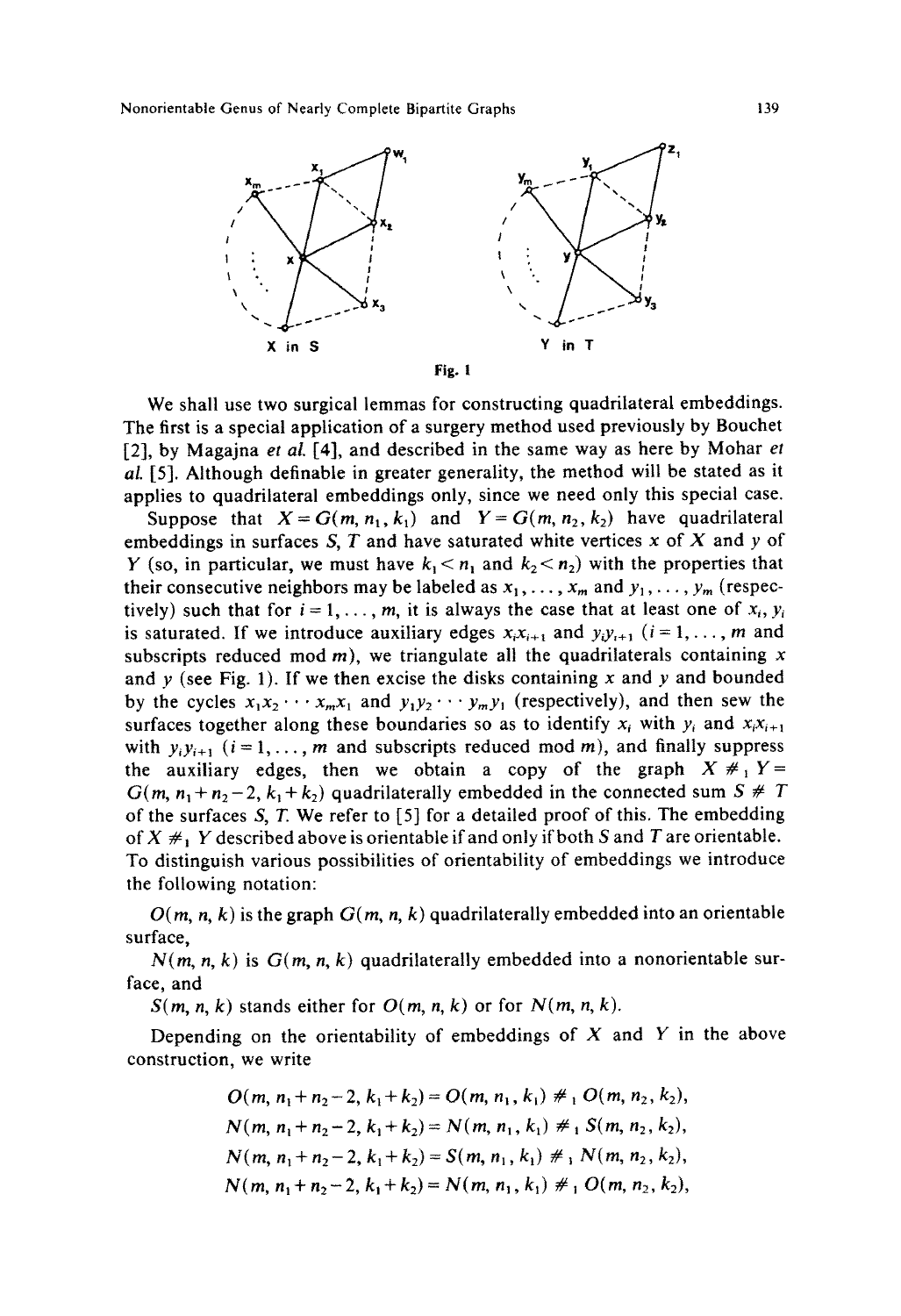etc., when two quadrilaterally embedded graphs can be combined to produce another as described above. The subscript 1 on  $\#_1$  is to distinguish it from the symmetrical construction

$$
S(m_1 + m_2 - 2, n, k_1 + k_2) = S(m_1, n, k_1) \neq S(m_2, n, k_2)
$$

which arises from the two quadrilaterally embedded graphs  $G(m_1, n, k_1)$  and  $G(m_2, n, k_2)$  upon excising two saturated black vertices x, y whose consecutive neighbors can be labeled appropriately. Formally, we have:

#### **Lemma !.**

- (1) *If*  $k_i < n_i$  ( $i = 1, 2$ ) *and*  $k_1k_2 < m$  *and both*  $G(m, n_1, k_1)$  *and*  $G(m, n_2, k_2)$ *have quadrilateral embeddings, then*  $G = G(m, n_1 + n_2 - 2, k_1 + k_2)$  *has a quadrilateral embedding.*
- (2) *If*  $k_i < m_i$  ( $i = 1, 2$ ) *and*  $k_1k_2 < n$  *and both*  $G(m_1, n, k_1)$  *and*  $G(m_2, n, k_2)$ *have quadrilateral embeddings, then*  $G = G(m_1 + m_2 - 2, n, k_1 + k_2)$  *has a quadrilateral embedding.*

*In each case, the embedding of G is nonorientable if and only if at least one of the initial embeddings is nonorientable.* 

The full proof of Lemma 1 can be found in [5]. We note only that the inequality  $k_1k_2 < m$  (resp.  $k_1k_2 < n$ ) is used to show that consecutive neighbors of the two chosen saturated white (resp. black) vertices can be labeled so as to satisfy the constraint that for each *i*, either  $x_i$  or  $y_i$  is saturated.

To produce embeddings, we shall also need another, more involved surgery lemma.

**Lemma 2.** *Let x, y*  $\in$  {1, 2}. *Suppose that there exist quadrilateral embeddings of graphs G(m<sub>1</sub>, n<sub>1</sub>, k<sub>1</sub>), G(m<sub>2</sub>, n<sub>2</sub>, k<sub>2</sub>), G(m<sub>1</sub>, n<sub>2</sub>, x), and G(m<sub>2</sub>, n<sub>1</sub>, y), where k<sub>1</sub>*  $\geq$  *1,*  $k_2 \geq 1, m_1 \geq k_1 + x - 1, n_1 \geq k_1 + y - 1, m_2 \geq k_2 + y - 1,$  and  $n_2 \geq k_2 + x - 1$ . Then there *is a nonorientable quadrilateral embedding of the graph* 

$$
G(m_1+m_2-2, n_1+n_2-2, k_1+k_2+x+y-4).
$$

**Proof.** Take the four graphs of the lemma embedded quadrilaterally into corresponding surfaces. In each of them choose a white and a black vertex which are not adjacent. Note that this is always possible since in none of the cases we do have a complete bipartite graph. Around each of the chosen vertices excise the disk just in the same way as we did in the construction of Lemma 1. Since we took pairs of nonadjacent vertices of different colors, in each case a surface with two (disjoint) holes is obtained. The graphs which are so far embedded into these surfaces with boundary, say  $S_1$ ,  $S_2$ ,  $S_3$ ,  $S_4$ , are  $G(m_1-1, n_1-1, k_1-1)$ ,  $G(m_2-1, n_2-1, k_2-1), G(m_1-1, n_2-1, x-1),$  and  $G(m_2-1, n_1-1, y-1),$ respectively. Note that all the vertices (but no edge) lie on the boundaries.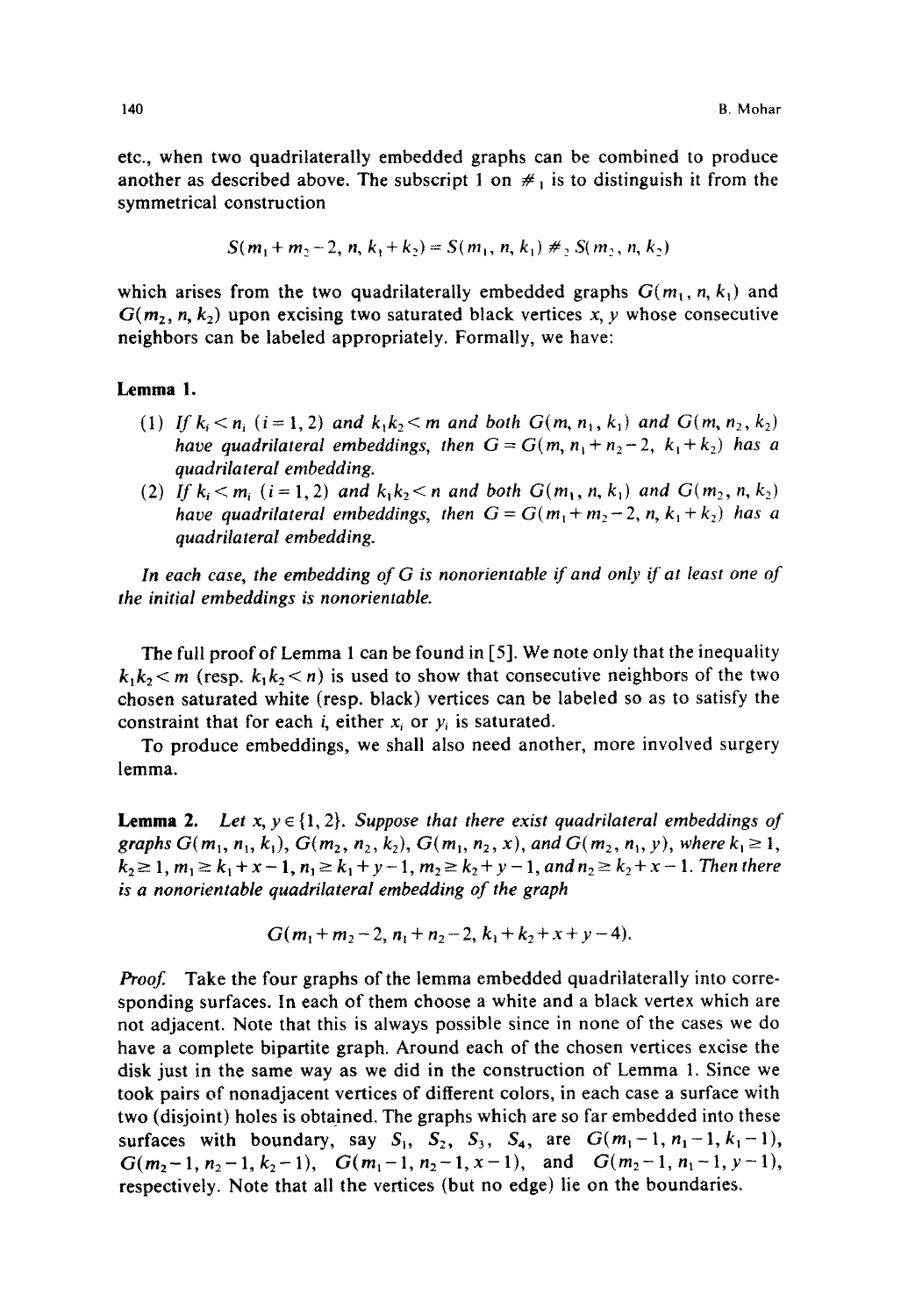

**Fig. 2** 

Next orient the eight boundary cycles (two on each surface) as follows. If all surfaces  $S_i$  are orientable, orient seven of them coherently with the orientation, and one of them, say one on  $S_1$ , in the noncoherent direction (see Fig. 2). Otherwise (if some  $S_i$  is nonorientable) orient the cycles in an arbitrary way. Next glue the surfaces together by identifying, in pairs, their boundaries as shown on Fig. 2, so that the chosen orientations on the boundaries are opposite in each of the four pairs, and so that each of the vertices on the boundary is identified with a vertex on the other surface. By performing the identifications we take care, as in Lemma 1, that at least one of the two vertices which are identified is saturated. Clearly, this is always possible since  $x - 1 \le 1$ , and  $y - 1 \le 1$  and the four inequalities of the lemma hold.

Now it is just a matter of routine to verify that we have obtained a nonorientable surface into which some graph  $G$  is quadrilaterally embedded. The graph  $G$  is easily seen to be bipartite, having  $m_1 - 1 + m_2 - 1$  black vertices and  $n_1 - 1 + n_2 - 1$ white vertices. It is easily computed that precisely  $k_1 - 1 + y - 1 + k_2 - 1 + x - 1$ independent edges are missing up to the complete bipartite graph. This concludes the proof.  $\Box$ 

### **3. Quadrilateral Embeddings**

The graph *G(m, n, k)* can have a quadrilateral embedding into a nonorientable surface only if  $mn \equiv k \pmod{2}$ . Thus we assume throughout this section that

$$
mn \equiv k \pmod{2} \tag{2}
$$

and, to exclude trivial and nonexisting cases, that

$$
m \ge 3, \qquad n \ge 3, \quad \text{and} \quad k \le \min(m, n). \tag{3}
$$

A graph  $G(m, n, k)$  is said to be *admissible* if the parameters  $m, n, k$  satisfy conditions (2) and (3) above. Ringel [6] proved:

**Lemma** 3. *Each admissible graph G(m, n, O) has a nonorientable quadrilateral embedding.*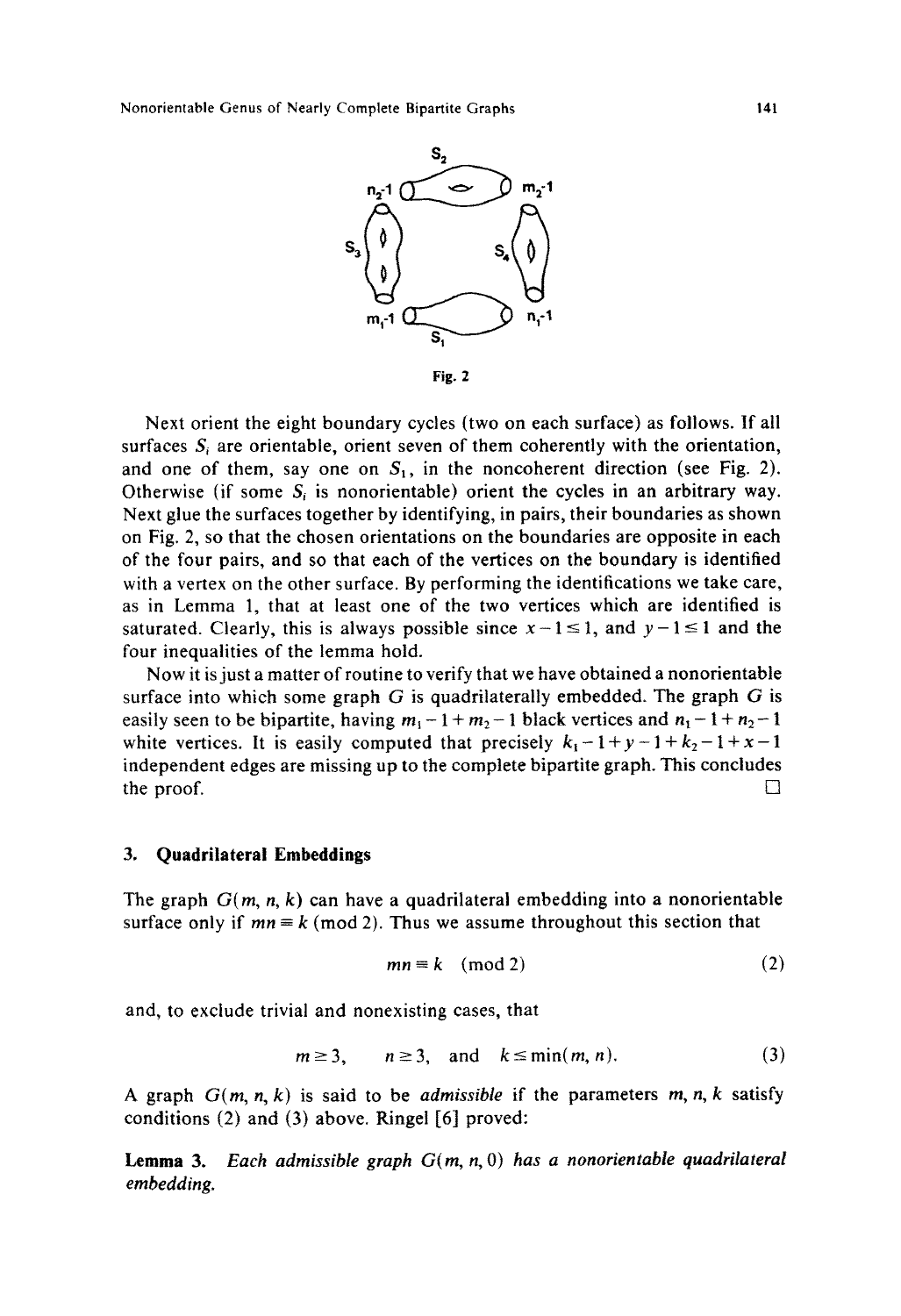Using Lemmas 1 and 3, the following lemma is easily proved.

**Lemma 4.** Let  $G = G(m, n, 1)$  be admissible. Then G has a nonorientable quadri*lateral embedding if and only if*  $m > 3$  *or*  $n > 3$ *.* 

*Proof.*  $G(3, 3, 1)$  has a quadrilateral embedding into the 2-sphere. Hence, it does not admit a quadrilateral embedding into a nonorientable surface.

For other cases assume  $m \le n$  and  $n > 3$ . By (2), n is odd, and  $n \ge 5$ . Therefore  $G(m, n-1, 0)$  is admissible, and by Lemma 3 it has a nonorientable quadrilateral embedding. The graph  $G(m, 3, 1)$  also has a quadrilateral embedding, for  $m = 3$ into the 2-sphere, and for  $m > 3$  into some nonorientable surface, since by Lemmas 3 and 1,  $N(m, 3, 1) = N(m-1, 3, 0) \neq O(3, 3, 1)$ . Therefore, by Lemma 1,  $N(m, n, 1) = N(m, n-1, 0) \neq S(m, 3, 1).$ 

**Lemma 5.** *Suppose that*  $G(m, n, k)$  *is admissible, and that either*  $m \equiv 1 \pmod{2}$ and  $k < n$ , or  $n \equiv 1 \pmod{2}$  and  $k < m$ . Then  $G(m, n, k)$  has a nonorientable quadrilateral embedding in all but the following cases:  $G(3,3,1)$ ,  $G(3,4,2)$ , G(4, 3, 2), G(3, 5, 3), *and* G(5, 3, 3).

Proof. All the exceptional cases are planar graphs, and therefore have no quadrilateral embeddings into nonorientable surfaces.

Without loss of generality we assume that  $m \equiv 1 \pmod{2}$  and  $k < n$ . From (2) we get  $n \equiv k \pmod{2}$ .

*Case* 1.  $n = k + 2$ . For  $m = 3$  we get three exceptional cases  $(k = 1, 2, 3)$ . For  $m > 3$ we use induction on k. For the base case  $G(m, 3, 1)$ , we apply Lemma 4. In the induction step we use Lemma 1:

$$
N(m, n, k) = N(m, n-1, k-1) \neq N(m, 3, 1),
$$

where  $N(m, 3, 1)$  is obtained by Lemma 4, while for  $N(m, n-1, k-1)$  the induction hypothesis applies.

*Case 2.*  $n > k + 2$ . For  $k = 0$  we use Lemma 3, and, in general, we apply induction and Lemma 1:

$$
N(m, n, k) = N(m, n-1, k-1) \neq {}_{1}S(m, 3, 1).
$$

**Lemma 6.** Let  $G(m, n, k)$  be admissible, and  $m \equiv 0$ ,  $n \equiv 0$ ,  $k \equiv 0 \pmod{2}$ , and *suppose that*  $k < n$  and  $k < m$ . Then  $G(m, n, k)$  has a nonorientable quadrilateral *embedding.* 

*Proof.* We use Lemma 1 and  $N(m, n, k) = N(3, n, 0) \neq S(m-1, n, k)$ . The first term  $N(3, n, 0)$  is obtained by Lemma 3, and  $S(m-1, n, k)$  is obtained (either nonorientable, or orientable into the 2-sphere) by Lemma 5.  $\Box$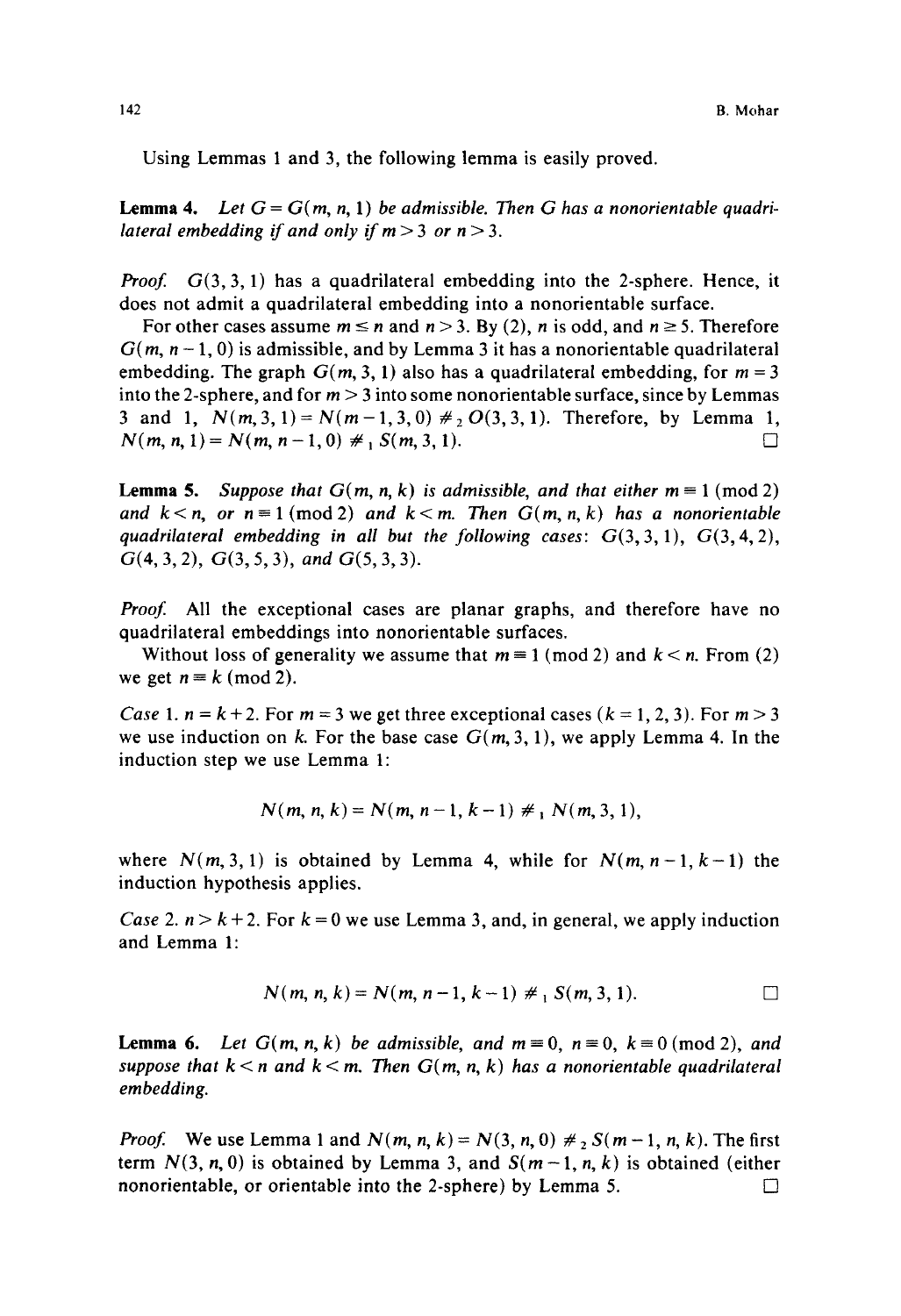Nonorientable Genus of Nearly Complete Bipartite Graphs 143

There are several remaining cases, admissible graphs *G(m, n, k)* for which we did not prove the equality of Theorem 1. These cases are:

- (a)  $G(k, k, k), k \ge 5$ ,
- (b)  $G(m, k, k)$ ,  $k \equiv 0 \pmod{2}$ , *m* arbitrary, and
- (c)  $G(k, m, k)$ ,  $k=0 \pmod{2}$ , m arbitrary (the dual case of (b)).

We are able to solve cases (b) and (c) with the exception of graphs  $G(k+1, k, k)$ and  $G(k, k+1, k)$  where  $k \equiv 0 \pmod{2}$ .

**Lemma** 7. Let  $G(m, k, k)$  be admissible and  $k = 0 \pmod{2}$ . If  $m \geq k+2$  then *G(m, k, k) has a nonorientable quadrilateral embedding. The same holds for the dual case*  $G(k, m, k)$ .

*Proof.* Induction on m. The basis  $m = k + 2$  is settled using Lemma 2. Let  $m_1 = k$ ,  $n_1=k-1$ ,  $k_1=k-2$ ,  $m_2=4$ ,  $n_2=3$ ,  $k_2=2$ ,  $x=y=2$ . Then, the four graphs  $G(k, k-1, k-2)$ ,  $G(4, 3, 2)$ ,  $G(k, 3, 2)$ , and  $G(4, k-1, 2)$  have quadrilateral embeddings (by Lemma 5, or easily seen in trivial cases). The inequalities of Lemma 2 are also satisfied, thus by Lemma 2,  $G(k+2, k, k)$  has a nonorientable quadrilateral embedding.

The induction step is much easier. For  $m > k+2$ , Lemma 1 applies:

$$
N(m, k, k) = N(m-1, k, k) \neq N(3, k, 0).
$$

Finally, we give some results for case (a), the graphs *G(k, k, k).* 

**Theorem 2.** For each  $k > 1$ , the graph  $G(4k, 4k, 4k)$  has a nonorientable quadri*lateral embedding.* 

*Proof.* Lemma 2 will be used. Take  $x = y = 1$  and  $m_1 = n_1 = k_1 = 4k-3$ ,  $m_2 = n_2 = 1$  $k_2=5$ . The graphs  $G(m_1, n_1, k_1)$  and  $G(m_2, n_2, k_2)$  have (orientable) quadrilateral embeddings (see [3], [5], [8]), and so have  $G(m_1, n_2, 1)$  and  $G(m_2, n_1, 1)$ by Lemma 4. Thus, by Lemma 2, the graph *G(4k, 4k, 4k)* has a nonorientable quadrilateral embedding.  $\Box$ 

The same proof as that of Theorem 2, just taking  $m_2 = n_2 = k_2 = 7$  instead of 5, gives us the nonorientable quadrilateral embeddings of the graphs *G(4k+2,*   $4k+2$ ,  $4k+2$ ),  $k>1$ . The only problem is that we do not know if  $G(7,7,7)$ has a quadrilateral embedding.

**Proposition** 1. *If G(7,* 7, 7) *has a (necessarily nonorientable ) quadrilateral embed-* $\langle \text{diag}, \text{ then all graphs } G(2k, 2k, 2k), k \geq 4, \text{ have nonorientable quadrilateral embed-}$ *dings.* 

# **4. Nonquadrilaterai Embeddings**

Let  $m, n \ge 3$  and  $k \le min(m, n)$  be natural numbers such that  $f(m, n, k) > 0$ . Suppose that  $mn \neq k \pmod{2}$ , which means that the graph  $G(m, n, k)$  cannot have a (nonorientable) quadrilateral embedding.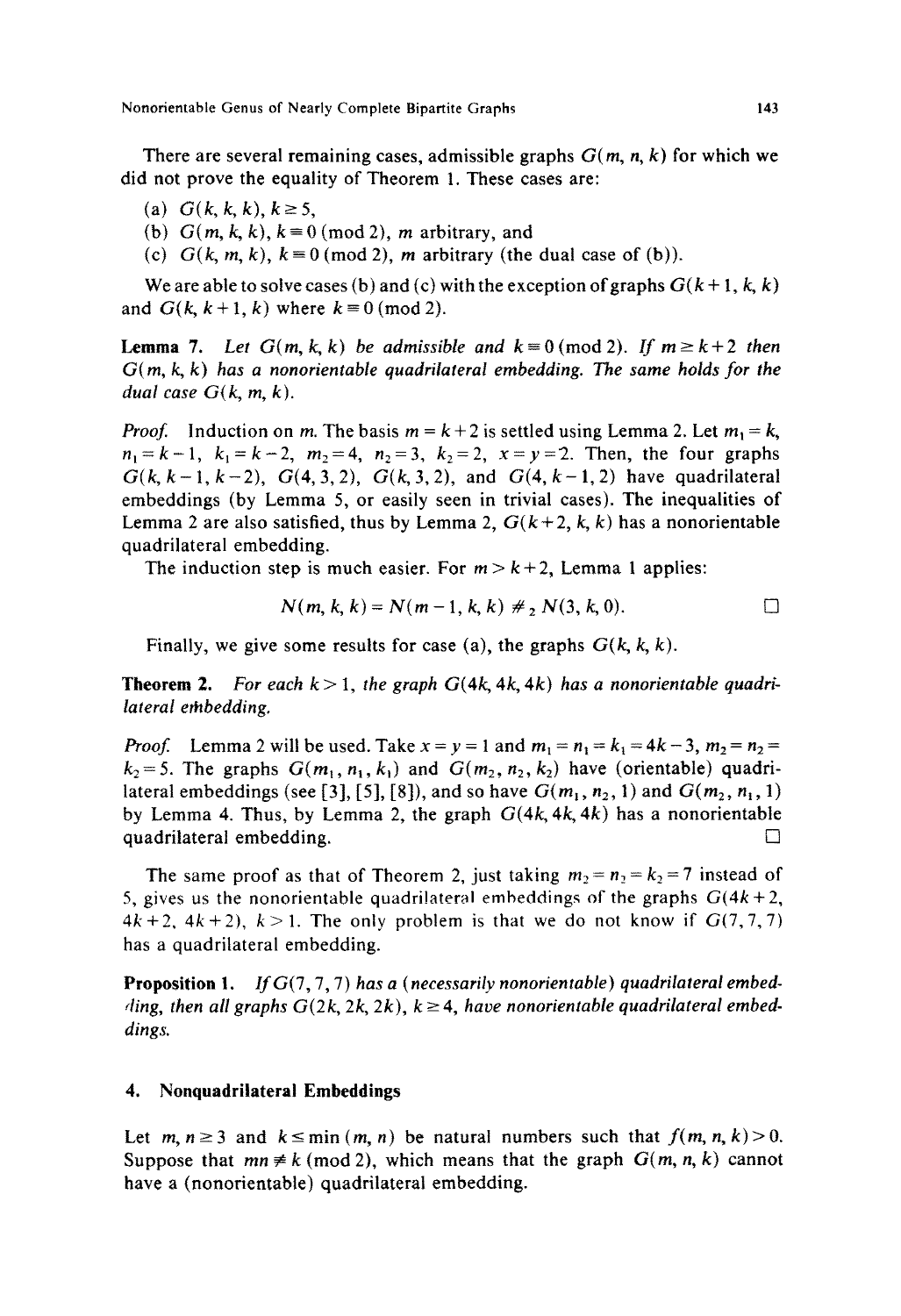If  $k = 0$  then  $G(m, n, k)$  has genus  $[f(m, n, k)]$  as shown by Ringel [6]. Now suppose that  $k>0$ . We may add an edge to  $G(m, n, k)$ , thus obtaining the admissible graph  $G(m, n, k-1)$ . From  $k \leq min(m, n)$  it follows that  $k-1 \leq m$ and  $k - 1 < n$ . Thus, by the results of Section 3,  $G(m, n, k - 1)$  has a nonorientable quadrilateral embedding. This means that  $\tilde{\gamma}(G(m, n, k-1)) = f(m, n, k-1)$ . Now, removing the previously added edge from  $G(m, n, k-1)$ , we get the graph  $G(m, n, k)$  embedded into the same surface. Thus

$$
\tilde{\gamma}(G(m, n, k)) = f(m, n, k-1) = [f(m, n, k)].
$$

This result, together with the results of Section 3, implies our Theorem 1.

# **5. Nonexistence of Embeddings**

In contrast to the orientable case [5] where all nearly complete bipartite graphs have quadrilateral or nearly quadrilateral embeddings, we shall see that there are admissible graphs  $G(5, 4, 4)$  and  $G(5, 5, 5)$  which do not have a nonorientable equadrilateral embedding. It is interesting to note that  $G(5, 5, 5)$  has an orientable quadrilateral embedding [5].

As far as we know, not many general methods are known, apart from the use of lengths of shortest cycles, the Euler formula, or forbidden subgraphs, for proving the nonexistence of embeddings of graphs in certain surfaces. In our opinion, investigations in this direction are a very important part of the theory of graph embeddings.

**Theorem** 3. The *admissible graphs* G(5, 4, 4) *and* G(5, 5, 5) *have no nonorientable quadrilateral embedding and*  $\tilde{\gamma}(G(5, 4, 4)) = f(5, 4, 4) + 1 = 2$ , *and*  $\tilde{\gamma}(G(5, 5, 5)) =$  $f(5, 5, 5) + 1 = 3.$ 

*Proof.* Consider, first,  $G(5, 4, 4)$  and assume it has a nonorientable quadrilateral embedding. Since  $f(5, 4, 4) = 1$ , this embedding is into the projective plane. Let v be the (black) saturated vertex of  $G(5, 4, 4)$  and consider the neighborhood of v on the surface (see Fig. 3). First we show that the black vertices v, w, x, y, z are all different. Clearly,  $v$  cannot match with any of the others. It is also obvious that  $x \neq w$  and  $x \neq y$  since we have no multiple edges. If  $x = z$ , this vertex would be of degree (at least) 4, but this is impossible since  $v$  is the only black vertex of  $G(5, 4, 4)$  of degree 4. By symmetry we conclude that  $w \neq y$ ,  $w \neq z$ , and  $y \neq z$ .

In Fig. 3 all vertices of  $G(5, 4, 4)$  are drawn but the edges (without loss of generality) *xb, yc, wa,* and *zd* are missing. Consider any one of these edges, say *xb.* The cycle b, y, a, x, b cannot bound a region, since in such a case the edge *wa* could not be drawn on the surface. Therefore *xb* and *wa* (by symmetry) are embedded as shown on Fig. 3 by the dashed lines. Now, neither of the remaining two edges can be added without crossing the edges already drawn.

It is easy to construct an embedding of  $G(5, 4, 4)$  into the Klein bottle, thus showing that  $\tilde{\gamma}(G(5, 4, 4)) = f(5, 4, 4) + 1 = 2$ .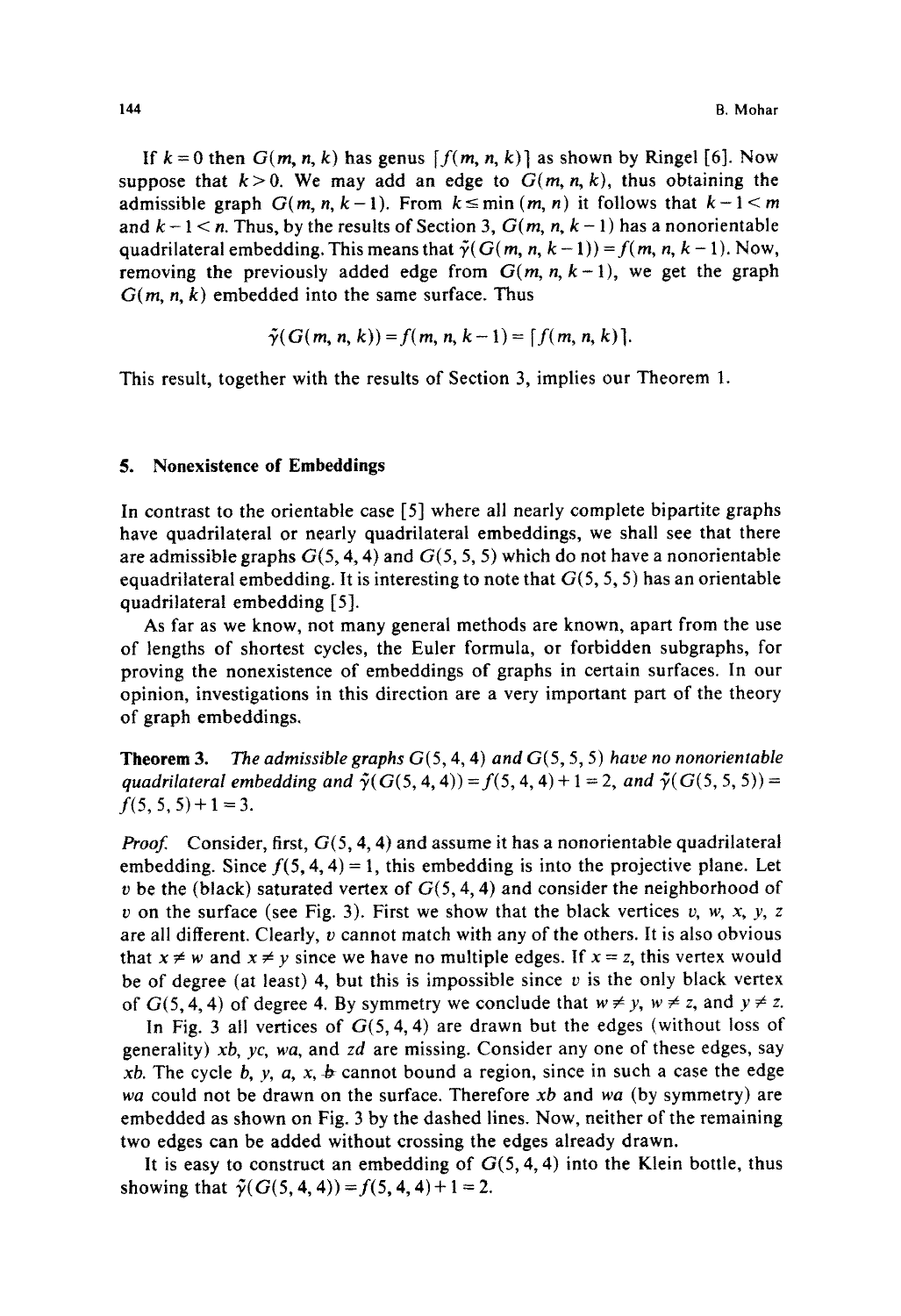Nonorientable Genus of Nearly Complete Bipartite Graphs



Fig. 3

| $\pmb{\mathsf{x}}$ | $\mathbf a$  | y                  | $\boldsymbol{\mathsf{d}}$ | v            | b                  | w                  |
|--------------------|--------------|--------------------|---------------------------|--------------|--------------------|--------------------|
|                    |              |                    |                           |              |                    |                    |
| C                  | $\mathbf{z}$ | е                  | $\pmb{\mathsf{x}}$        | a            | у                  | d                  |
|                    |              |                    |                           |              |                    |                    |
| V                  | b            | w                  | $\mathbf c$               | $\mathbf{z}$ | e                  | $\pmb{\mathsf{x}}$ |
|                    |              |                    |                           |              |                    |                    |
| a                  | у            | $\mathbf d$        | v                         | b            | W                  | c                  |
|                    |              |                    |                           |              |                    |                    |
| $\pmb{z}$          | е            | $\pmb{\mathsf{x}}$ | a                         | y            | d                  | v                  |
|                    |              |                    |                           |              |                    |                    |
| b                  | W            | $\mathbf c$        | z                         | e            | $\pmb{\mathsf{x}}$ | $\mathbf a$        |
|                    |              |                    |                           |              |                    |                    |
| у                  | d            | $\pmb{\mathsf{v}}$ | b                         | w            | $\mathbf c$        | z                  |
|                    |              |                    |                           |              |                    |                    |

Fig. 4